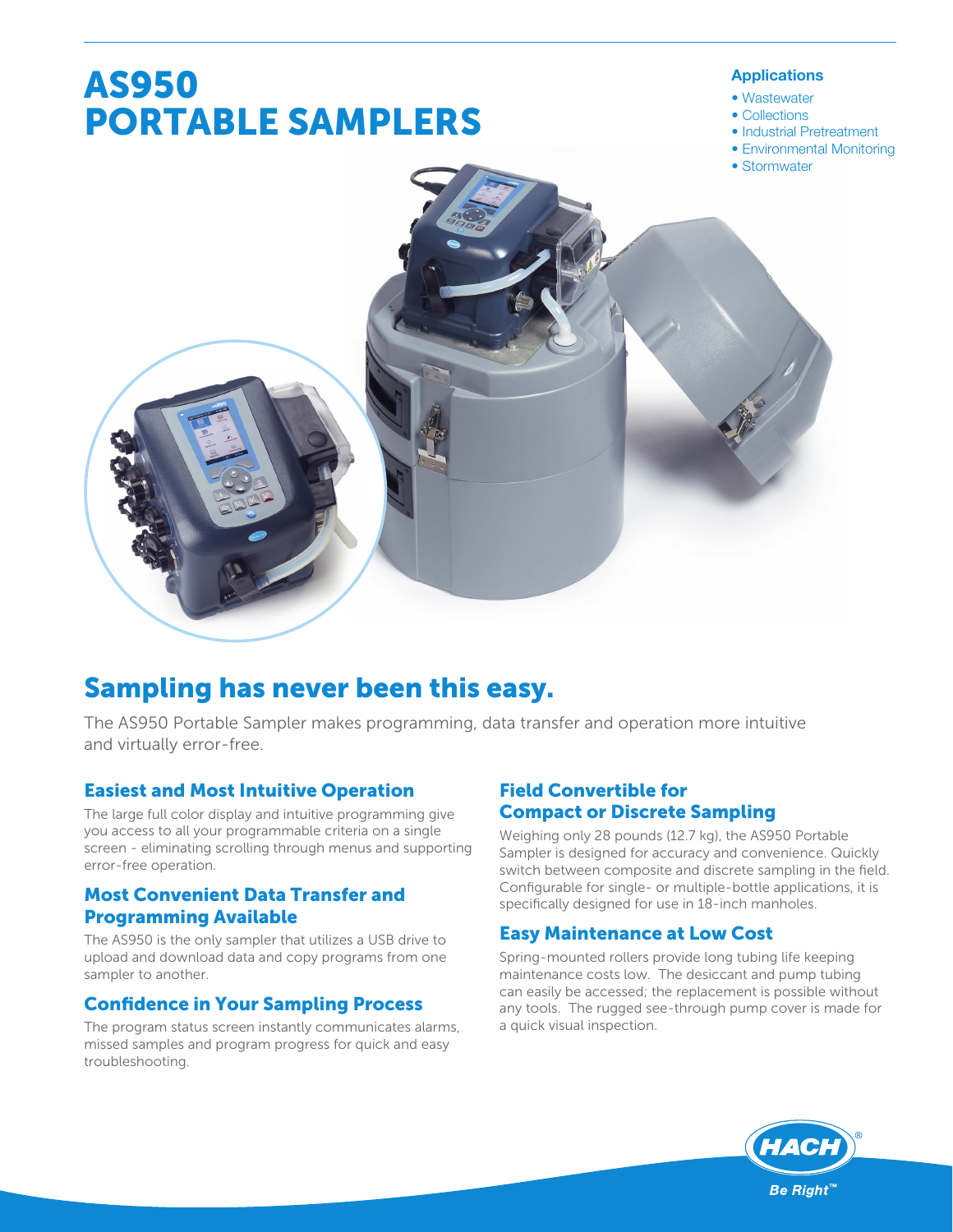## **Specifications\***

#### Sampling Features

#### Dual Programs

Up to 2 sample programs can be run sequentially, in parallel, or according to day of week scheduling; enabling a single sampler to function like multiple samplers

#### Sampling Modes

Pacing:

Time Weighted, Flow Weighted, Time Table, Flow Table, Event Distribution:

Single bottle composite, multi-bottle composite, multi-bottle discrete, bottles per sample, samples per bottle or a combination of bottles per sample and samples per bottle

#### Run Modes

Continuous or non-continuous

#### Status Screen

Communicates what program is running, if there are any missed samples, when the next sample will be taken, how many samples remain, number of logged channels, time of last measurement, memory available, number of active channels, if alarms were triggered, when alarms were triggered, active sensors and cabinet temperature

#### Alarms

Configurable alarms that show on status screen and are recorded in diagnostics alarm logs. Alarms can be set for system diagnostics and logging such as program end, sample complete, missed samples and full bottle. Channel alarms are setpoint alarms for the recorded measurements (channels), such as pH, level and power supply voltage.

#### Manual Sample

Initiates a sample collection independent of program in progress

#### Automatic Shutdown

Multiple Bottle Mode: After complete revolution of distributor arm (unless Continuous Mode is selected)

Composite Mode: After preset number of samples have been delivered to composite container, from 1 to 999 samples, or upon full container.

#### Sample Volume

Programmable in 10-mL (0.34 oz) increments from 10 to 10,000 mL (3.38 oz to 2.6 gal)

#### Interval Between Samples

Selectable in single increments from 1 to 9,999 flow pulses (momentary contact closure 25 ms or 5 to 12 Vdc pulse; 4-20 mA interface optional), or 1 to 9,999 minutes in one minute increments

#### Set Point Sample Trigger

When equipped with flow sensor or pH/temperature sensor or peripheral monitoring options, sampling can be triggered upon an upset condition when field selectable limits are exceeded

#### **Datalogging**

#### SAMPLE HISTORY

Stores up to 4000 entries for sample time stamp, bottle number and sample status (success, bottle full, rinse error, user abort, distributor error, pump fault, purge fail, sample timeout, power fail and low main battery)

#### MFASURFMENTS

Stores up to 325,000 entries for selected measurement channels in accordance with the selected logging interval

#### FVFNT I OG

Stores up to 2000 entries. Records Power On, Power Fail, Firmware Updated, Pump Fault, Distributor Arm Error, Low Memory Battery, Low Main Battery, User On, User Off, Program Started, Program Resumed, Program Halted, Program Completed, Grab Sample, Tube Change Required, sensor communication errors, cooling failed, heating failed, thermal error corrected

#### **Diagnostics**

View event and alarm logs as well as maintenance diagnostics

\*Subject to change without notice.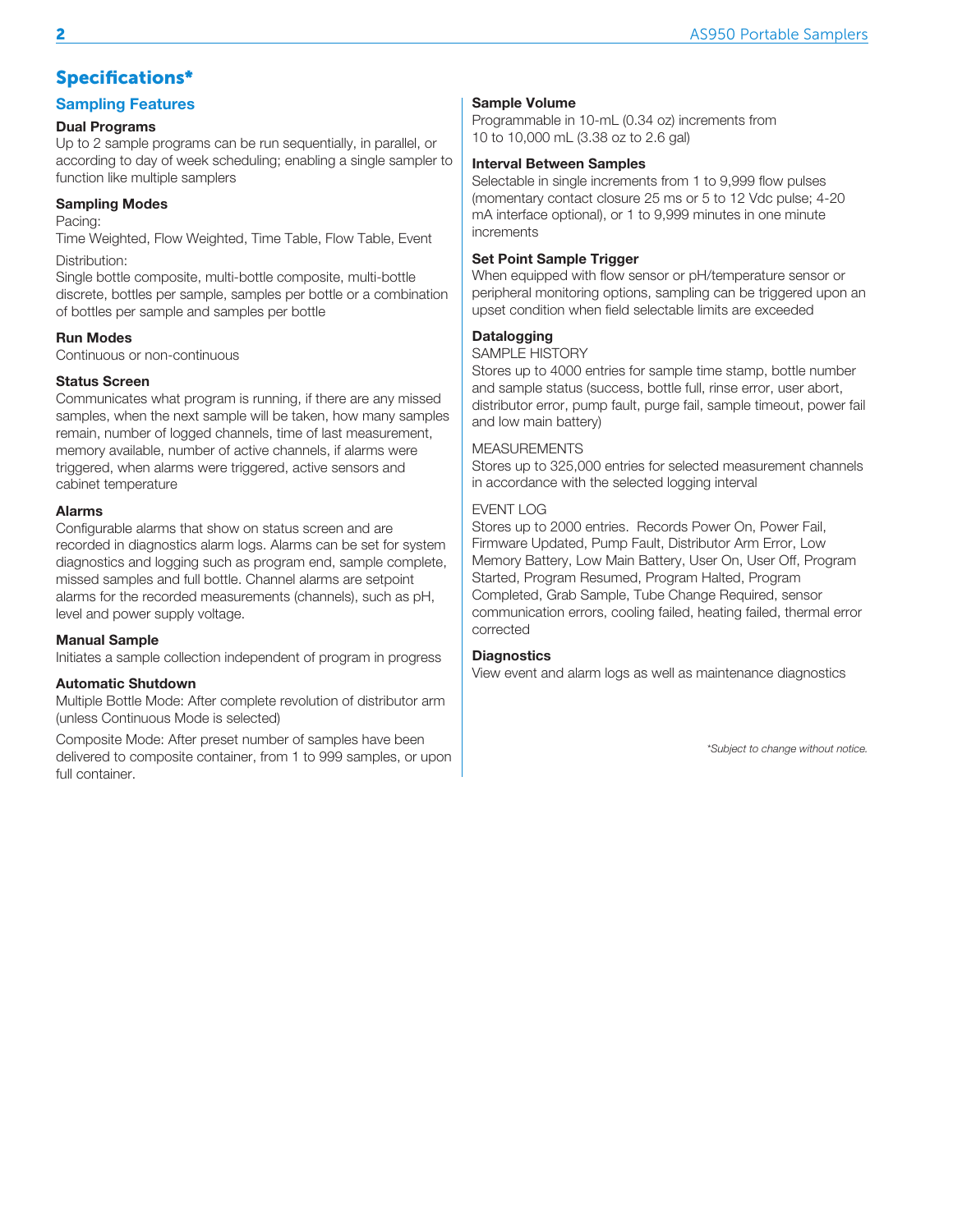## **Specifications\***

#### AS950 Portable Sampler

| <b>Sampler Housing</b>                           | Impact resistant ABS plastic,<br>3-section construction<br>Double-walled base with 1 in.<br>(2.54 cm) insulation, direct ice<br>contact with bottles                                                |
|--------------------------------------------------|-----------------------------------------------------------------------------------------------------------------------------------------------------------------------------------------------------|
| <b>Temperature</b>                               | Operating: 0 to 49 °C (32 to 120°F                                                                                                                                                                  |
|                                                  | Liquid Crystal Display (LCD):<br>-10 to 70°C (-14 to 158°F)                                                                                                                                         |
|                                                  | Storage: -40 to 60°C (-40 to 140°F)                                                                                                                                                                 |
| <b>Power Requirements</b>                        | 12 Vdc supplied by optional a/c<br>power converter or battery.<br>Average current with pump running:<br>2.25 amps dc                                                                                |
| <b>AC Power Backup</b><br>(Pump Controller Only) | Rechargeable 6 amp-hour gel lead<br>acid battery takes over automatically<br>with AC line power failure. Integral<br>trickle charger maintains battery as<br>full charge (factory installed option) |
| <b>Solar Power</b><br>Panel/Backup               | 12 Vdc regulated supply voltage,<br>5 watts minimum; optional 12 Vdc<br>lead-acid or gel-electrolyte battery<br>backup                                                                              |
| <b>Dimensions</b>                                | <b>Standard Base:</b><br>50.5 cm x 69.4 cm (19.9 x 27.3 in.)                                                                                                                                        |
|                                                  | Compact Base:<br>44.1 x 61 cm (17.4 x 24 in.)                                                                                                                                                       |
|                                                  | Composite Base:<br>50.28 x 79.75 cm (19.8 x 31.4 in.)                                                                                                                                               |
| Weight                                           | Standard: 15 kg (35.6 lb.) with (24)<br>1-L polyethylene bottles;<br>14.8 kg (32.6 lb.) with 10 L (2.5gal)<br>polyethylene bottle                                                                   |
|                                                  | Compact Base: 12.2 kg (27 lb.) with<br>(24) 575-mL polyethylene bottles;<br>12.9 kg (28.3 lb.) with 10 L (2.5-gal)<br>polyethylene bottle                                                           |
|                                                  | Composite Base: 15 kg (36 lb.) with<br>(1) 21 L (5.5 gal) polyethylene bottle                                                                                                                       |
|                                                  |                                                                                                                                                                                                     |

#### AS950 Controller

| <b>Housing</b>          | PC/ABS blend, NEMA 4X, 6, IP68,<br>corrosion and ice resistant                                                                                                                                  |
|-------------------------|-------------------------------------------------------------------------------------------------------------------------------------------------------------------------------------------------|
| <b>Graphics Display</b> | 1/4 VGA, Color; self-prompting/<br>menu-driven program                                                                                                                                          |
| User Interface          | Membrane switch keypad with<br>2 multiple function soft keys                                                                                                                                    |
| Program Languages       | Chinese, English, French, German,<br>Italian, Spanish, Portuguese, Turkish,<br>Hungarian, Czech, Polish, Romanian,<br>Croatian, Greek, Slovenian, Slovak,<br>Finnish, Russian, Japanese, Korean |
| <b>Program Lock</b>     | Access code protection prevents<br>tampering                                                                                                                                                    |
| <b>Memory</b>           | Sample history: 4000 records;<br>Data log: 325,000 records;<br>Event log: 2000 records                                                                                                          |
| <b>Communications</b>   | USB and optional RS485 (Modbus)                                                                                                                                                                 |
| AUX port inputs         | One 0/4-20 mA input for flow pacing                                                                                                                                                             |
| <b>Certifications</b>   | CE, UL                                                                                                                                                                                          |

#### Sample Containers

#### Standard Base Capacity

(24)  $1 \text{ L}$  (0.26 gal) polyethylene or  $(24)$  350-mL  $(11.83$  oz) glass bottles

(8)  $2.3$  L (0.6 gal) polyethylene or  $(8)$  1.9 L $(0.5$  gal) glass bottles

(4)  $3.8$  L (1 gal) polyethylene or (4)  $3.8$  L (1 gal) glass bottles

(2)  $3.8$  L (1 gal) polyethylene or  $(2)$  3.8 L  $(1)$  gal) glass bottles

(1) 21 L (5.5 gal) polyethylene composite bottle or

- (1) 15 L (4 gal) polyethylene composite bottle or
- (1) 20 L (5.25 gal) polyethylene or
- (1) 10 L (2.5 gal) polyethylene or

 $(1)$  10 L $(2.5$  gal) glass

#### Compact Base Capacity

(24) 575 mL (19.44 oz) polyethylene bottles  $(8)$  950 mL  $(32.12$  oz) glass bottles (1)  $10 \text{ L}$  (2.5 gal) polyethylene bottle (1)  $10 L (2.5 gal)$  glass bottle

#### Composite Base

(1) 21 L (5.5 gal) polyethylene bottle

#### Ice Capacity

Compact Base: 3.9 kg (8.5 lb.) with (24) 575 mL PE bottles Standard Base: 14.5 kg (32 lb.) with (24) 350 mL glass bottles

\*Subject to change without notice.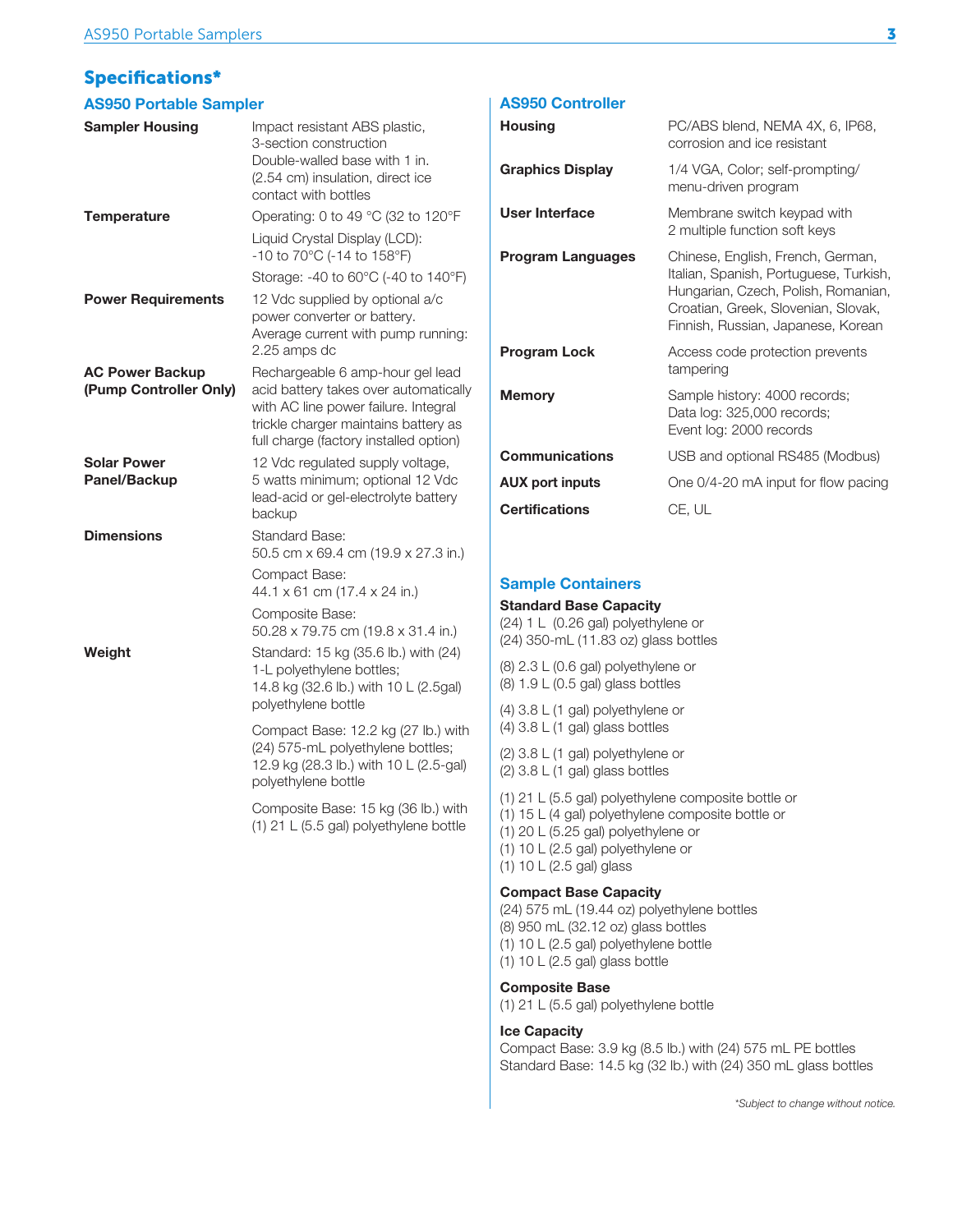## **Specifications\***

#### Sample Pump and Strainer

#### Sample Pump

High-speed peristaltic, dual roller, with  $0.95$  ID  $\times$  0.16 OD cm  $(3/8$  ID x 5/8 in. OD) pump tube

#### Pump Body

IP37, polycarbonate cover

#### Vertical Lift

8.5 m (28 ft) using 8.8 m (29 ft) maximum of 3/8-in vinyl intake tube at sea level at 20 to 25 °C (68 to 77 °F)

#### **Tubing**

Pump tubing:  $9.5$  mm ID x 15.9 OD mm (3/8-in ID x 5/8-in. OD) silicone

Intake tubing:  $1.0$  to  $4.75$  m (3.0 to  $15.5$  ft) minimum length, 1/4-in. or 3/8-in. ID vinyl or 3/8-in. ID PTFE-lined polyethylene with protective outer cover (black or clear)

#### Sample Volume Repeatability (typical)

 $\pm 5\%$  of 200 mL sample volume with: 4.6 m (15 ft) vertical lift, 4.9 m (16 ft) of 3/8- in vinyl intake tube, single bottle, full bottle shut-off at room temperature and  $1524$  m (5000 ft) elevation

#### Sample Volume Accuracy (typical)

 $±5\%$  of 200 mL sample volume with: 4.6 m (15 ft) vertical lift, 4.9 m (16 ft) of 3/8- in. vinyl intake tube, single bottle, full bottle shut-off at room temperature and 1524 m (5000 ft) elevation

#### Transfer Velocity (typical)

0.9 m/s (2.9 ft/s) with: 4.6 m (15 ft) vertical lift, 4.9 m (16 ft) of  $3/8$ -in. vinyl intake tubing, 21 °C (70 °F) and 1524 m (5000 ft) elevation

#### Pump Flow Rate

4.8 L/min (1.25 gpm) at 1 m (3 ft) vertical lift with 3/8-in intake tube typical

#### Internal Clock

 $±1$  second per day at 25 °C (77 °F)

#### Intake

Strainers: Choice of PTFE and 316 stainless steel construction. or all 316 stainless steel in standard size, high velocity, and low profile for shallow depth applications

Purge: Air purged automatically before and after each sample; duration automatically compensates for varying intake line lengths

Rinse: Intake line automatically rinsed with source liquid prior to each sample, from 1 to 3 rinses

Retries or Fault: Sample collection cycle automatically repeated from 1 to 3 times if sample not obtained on initial attempt

\*Subject to change without notice.

## **Dimensions**

The AS950 Portable Sampler is designed for indoor or outdoor use. No secondary enclosure is required when operated within the specified temperature range. The sampler consists of three main sections—the top cover, the center control system, and the bottle/ base section held together by stainless steel latches which serve as the connection point for the optional suspension harness. The lockable top cover protects the controller from extreme weather and unauthorized use.